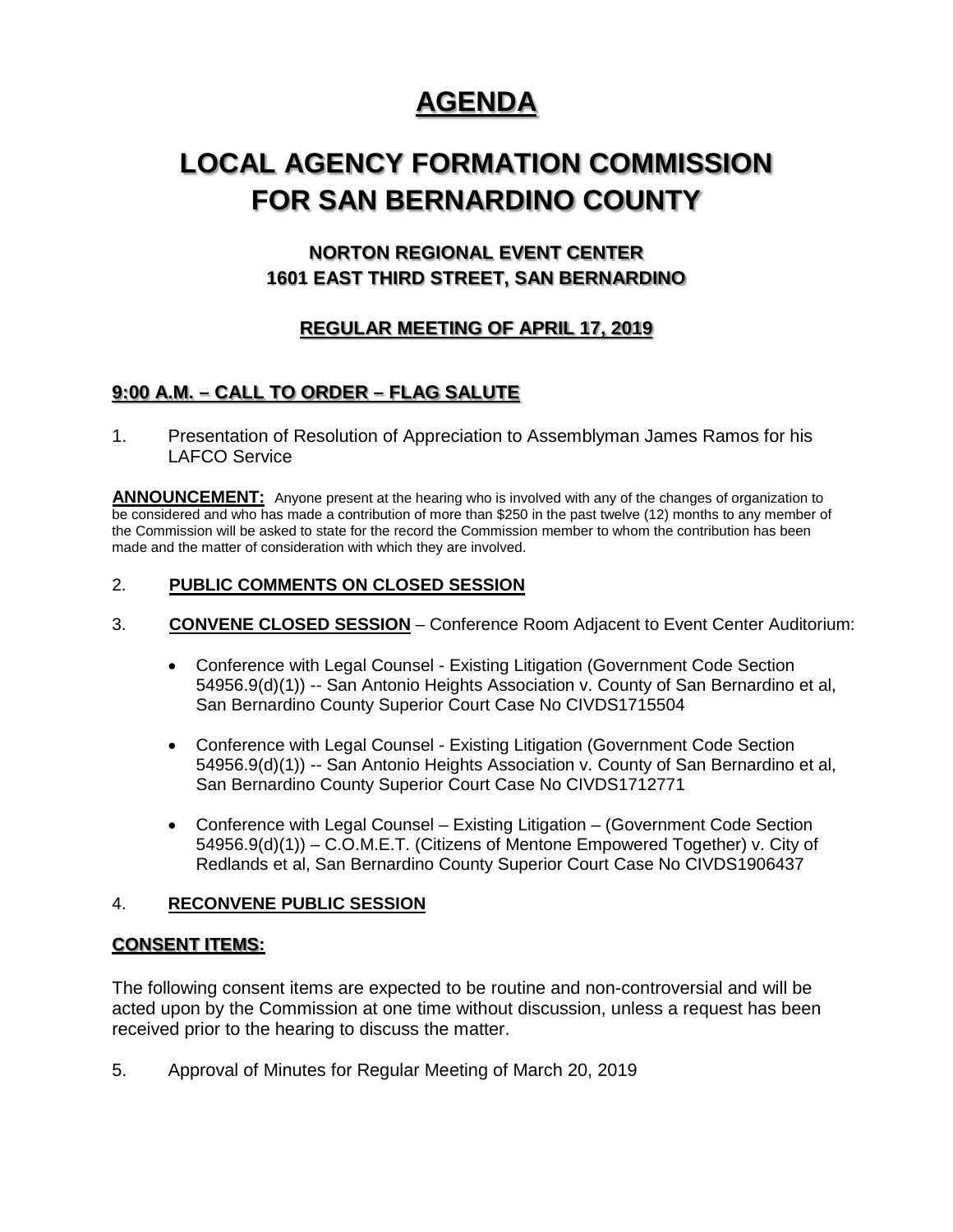- 6. Approval of Executive Officer's Expense Report
- 7. Ratify Payments as Reconciled and Note Cash Receipts for Month of February 2019
- 8. Consent Items Deferred for Discussion

### **PUBLIC HEARING ITEMS:**

- 9. Consideration of: (1) CEQA Statutory Exemption for LAFCO SC#438; and (2) LAFCO SC#438 – City of San Bernardino Extraterritorial Wastewater Service for Assessor Parcel Numbers (APNs 0164-202-49, 0265-272-04, 0268-031-11, and 0268-211-22)
- 10. Consideration of: (1) CEQA Statutory Exemption for LAFCO 3232; and (2) LAFCO 3232 – Sphere of Influence Amendment for the City of Adelanto
- 11. Third Quarter Financial Review for FY 2018-19
- 12. Preliminary Budget Review for Fiscal Year 2019-20:
	- a. Proposed Schedule of Fees, Deposits, and Charges for Fiscal Year 2019-20
	- b. Proposed Budget for Fiscal Year 2019-20

## **INFORMATION ITEMS:**

- 13. Legislative Oral Report
- 14. Executive Officer's Oral Report

#### 15. Commissioner Comments

(This is an opportunity for Commissioners to comment on issues not listed on the agenda, provided that the subject matter is within the jurisdiction of the Commission and that no action may be taken on off-agenda items unless authorized by law.)

#### 16. Comments from the Public

(By Commission policy, the public comment period is limited to five minutes per person for comments related to other items under the jurisdiction of LAFCO not on the agenda.)

The Commission may adjourn for lunch from 12:00 to 1:30 p.m. The Commission may take action on any item listed in this Agenda whether or not it is listed for Action. In its deliberations, the Commission may make appropriate changes incidental to the above-listed proposals.

Materials related to an item on this Agenda submitted to the Commission or prepared after distribution of the agenda packet will be available for public inspection in the LAFCO office at 1170 West Third Street, Unit 150, San Bernardino, during normal business hours, on the LAFCO website a[t www.sbclafco.org,](http://www.sbclafco.org/) and at the hearing.

Current law and Commission policy require the publishing of staff reports prior to the public hearing. These reports contain technical findings, comments, and recommendations of staff. The staff recommendation may be accepted or rejected by the Commission after its own analysis and consideration of public testimony.

IF YOU CHALLENGE ANY DECISION REGARDING ANY OF THE ABOVE PROPOSALS IN COURT, YOU MAY BE LIMITED TO RAISING ONLY THOSE ISSUES YOU OR SOMEONE ELSE RAISED DURING THE PUBLIC TESTIMONY PERIOD REGARDING THAT PROPOSAL OR IN WRITTEN CORRESPONDENCE DELIVERED TO THE LOCAL AGENCY FORMATION COMMISSION AT, OR PRIOR TO, THE PUBLIC HEARING.